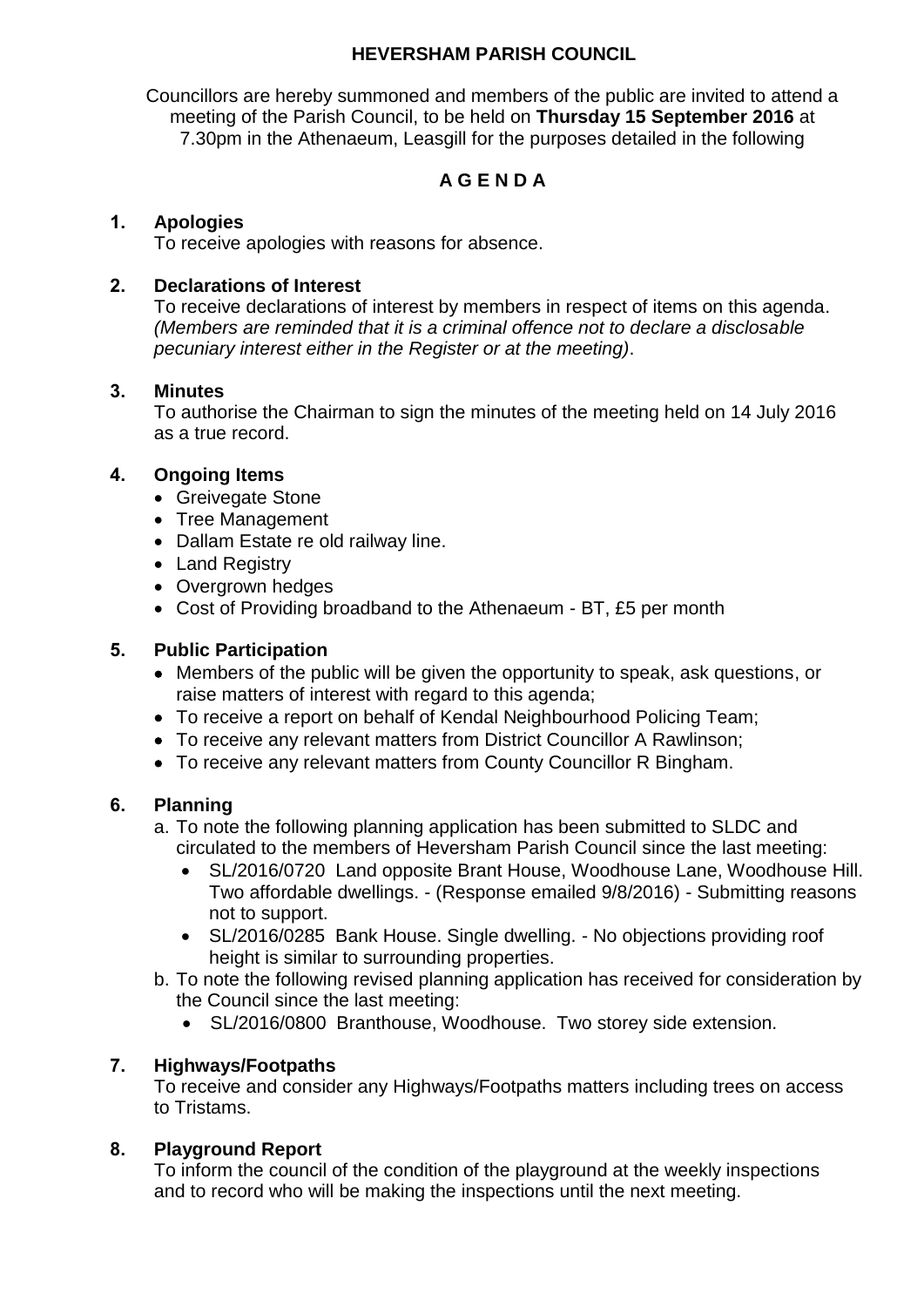## **9. Neighbourhood Plan**

Update from Steering Group

## **10. 555 Bus Village Route Problems**

Proposal that the Council explore whether there is action that could be taken to reduce any difficulties for the bus in the centre of the village whilst preserving access to appropriate parking for parishioners.

## **11. Parish Remembrance Service**

- a. To give consideration to the purchase of a poppy wreath for Remembrance Day;
- b. To appoint a member to represent the Parish Council at the Parish Remembrance Service.

## **12. The Athenaeum**

To receive the financial report for the  $4<sup>th</sup>$  quarter of the financial year 2015/16.

### **13. Finance**

a. To approve the following payments :

L D Challenor - expenses from 14/7/16 - £28.50. South Lakeland District Council – precept for street lighting, etc - £69.06 BDO - external audit - £120 Martin Tyson -erection of Dugg Hill sign - £40 Malltech Services Ltd – playground repairs - £272.57

- b. To approve and accept the Annual Return back from the External Audit with no unresolved issues.
- c. To note the new clerk is booked on the September induction course at a cost of £55 for the two sessions (cost approved in Minute 93/16)
- **14. Correspondence -** to note any other correspondence received and not included as an item on this agenda and decide upon any action necessary:
	- a) South Westmorland LAP Minutes of the meeting on 15 June 2016 plus the SID Rota for 2016/17. (Emailed to Cllrs. 25/7/16)
	- b) CALC advice re changes to the Insurance Act and literature of explanation. (Forwarded to Cllrs. 27/7/16)
	- c) CALC literature on how to be a good employer. (Forwarded to Cllr.s 8/8/16)
	- d) CALC new regulations regarding the Transparency Code for smaller Authorities and supply guidelines. (Emailed to Cllrs. 8/8/16)
	- e) CALC details of training for Parish Councils. (Emailed to Cllrs. 28/8/16)
	- f) SLDC Allowances for Parish Councils for 2016/17 (Emailed to Cllrs 2/9/16)
	- g) SLDC South Lakeland Flood Factsheet for September 2016 (Emailed to Cllrs 8/9/16)
	- h) SLDC Declarations of Interest (Emailed to Cllrs 6/9/16)
	- i) Cumbria County Council Minerals and Waste Local Plan 2015-30 (Emailed to Cllrs 7/9/16)
	- j) CALC re notifications about Revised Planning Applications and Decisions (Emailed to Cllrs 7/9/16)
	- k) CALC re vacancies on the CALC Executive (emailed to Cllrs 9/9/16)
- **15. Westmorland Gazette**  to identify any relevant matters from this meeting to be reported for the Westmorland Gazette
- **16. To note any 'Items for Information'** *no decisions or action permitted*